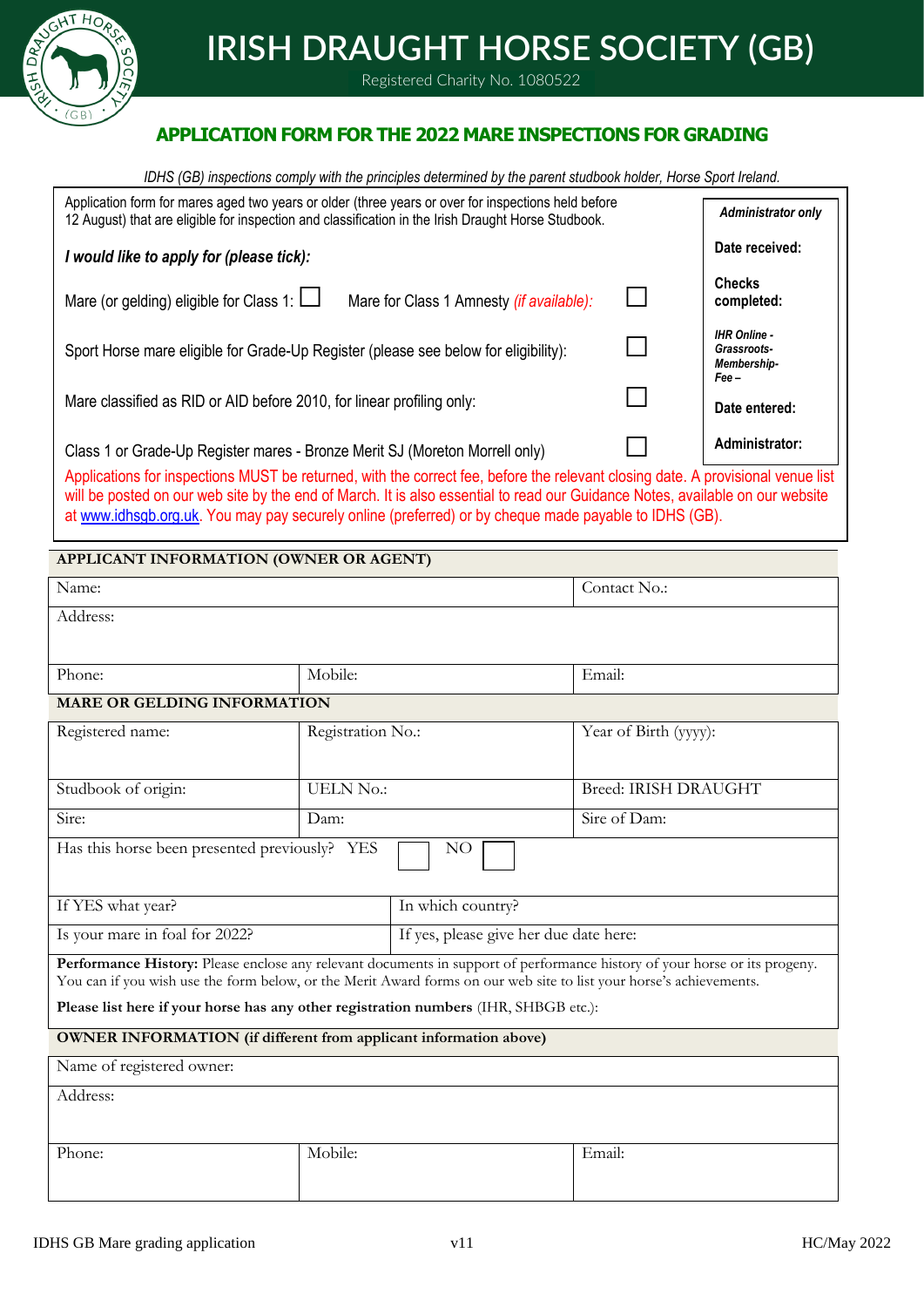#### **OPTIONAL ASSESSMENT FOR BRONZE MERIT IN SHOW JUMPING (Moreton Morrell only)**

Mares/geldings that are aged **3 years or older** and achieve **Class 1** or **Grade Up** (mares only) on inspection will be given the opportunity to have their athleticism assessed by means of a loose jumping demonstration.

**Mares/geldings that achieve a score of 70 or higher in athleticism will be awarded a Bronze Merit in Showjumping**. In addition, mares/geldings aged four years old and over may be assessed under saddle (in addition to the lane) if the owner wishes.

**Please confirm here whether you wish your mare or gelding to be assessed for athleticism: YES / NO** 

**If so, do you wish him or her to be assessed under saddle (with own rider)? YES / NO**

### **A. DECLARATIONS TO BE COMPLETED BY OWNER/AGENT**

#### **I hereby warrant, represent and agree as follows:**

- 1. The foregoing particulars are true and accurate in every respect. In the event of any particulars becoming inaccurate updated revised particulars will be furnished immediately in writing to the IDHS (GB).
- 2. I am not aware of any matter or circumstance which might affect or be relevant to the inspection or classification of the above named mare/gelding which I have not disclosed in writing to the IDHS (GB).
- 3. Any photographs or other proprietary materials which may be furnished by me with the application are solely owned by me (or where I apply as agent, by the owner(s)) and no third party consent or authority is required for the use thereof by the IDHS (GB) or Horse Sport Ireland (HSI).
- 4. The above named horse is/will when presented for inspection be in a fit state to be handled (and in particular by IDHS (GB) appointed vets) and is/will be sufficiently trained.
- 5. I agree to indemnify IDHS (GB) and HSI on demand in full against any loss, claim or damage arising in the event of any breach of the foregoing warranties.

## **B. I hereby confirm, agree and acknowledge as follows:**

- 1. The IDHS (GB) is hereby irrevocably authorised to hold the inspection in public and to publish or make available for public inspection and in such a manner as they may deem fit whether in the Society's yearbook, newsletters, on the website or in Horse Sport Ireland publications or otherwise the classification inspection results and results of veterinary examination of the above named horse and any other information furnished above or pursuant to this application, without being under any obligation so to do.
- 2. NB: I have read the "Conditions of Irish Draught Horse Studbook Mare Inspections", "Inspection Appeals Procedures", "Classification of Irish Draught Horse Mares following Inspections" and "Conditions of Mare Classifications" and the general rules of the Irish Draught Horse Studbook and IDHS (GB) Breed Register (please see our website a[t www.idhsgb.org.uk\)](http://www.idhsgb.org.uk/). I agree to accept and abide by them and any amendments that may be made by the IDHS (GB) and HSI thereto from time to time.
- 3. Without prejudice to the generality of the foregoing, I agree to be bound by and to implement the "Inspection Appeals Procedures" referred to above in the event of any dispute arising in relation to this application or any inspection or classification pursuant thereto.
- 4. In the case of multiple owners, each of the above warranties representations and agreements are deemed to be made by or on behalf of each owner on a joint and several basis.
- 5. **UK General Data Protection Regulation**: By signing this form, you are agreeing to your personal data being processed in accordance with the UK General Data Protection Regulation and the Society's Privacy Policy, which is available on our website,<https://idhsgb.org.uk/legal/privacy-policy/>
- 6. You are also agreeing to the following: I consent to my name and the county where I live being sent to Horse Sport Ireland based in Naas, Ireland, as the parent studbook holder.
- 7. I consent to my name being published in the IDHS (GB)'s publications and on the web site, alongside my horse's results.
- 8. I consent to any photographs taken during the inspection being used in publicity material.
- **VACCINATIONS:** My horse has been vaccinated to comply with the current FEI vaccination policy (please see 2022 Guidance and Conditions of Inspections for current information).

#### Signature **Date Date**

#### **C. CERTIFICATE OF OWNER and AGENT**

I/we, the undersigned, certify that I/we have full power and authority to execute and file this application and that each person or entity having ownership interest in this horse has full knowledge of and has authorised the filing of the document and is agreed to be obligated and bound thereby as if each person or entity had executed this application individually and directly. I/we further certify that I/we have full power and authority to receive any requested or related documents from Horse Sport Ireland and/or the IDHS (GB).

**Owners:** If you wish a third party (such as a trainer or producer) to be copied in to information from us about your horse or about the inspection, you MUST give consent to this at the application stage, by signing below:

|  | Name/ phone no. of Agent: |  |
|--|---------------------------|--|
|--|---------------------------|--|

**Owner's signature**  Date